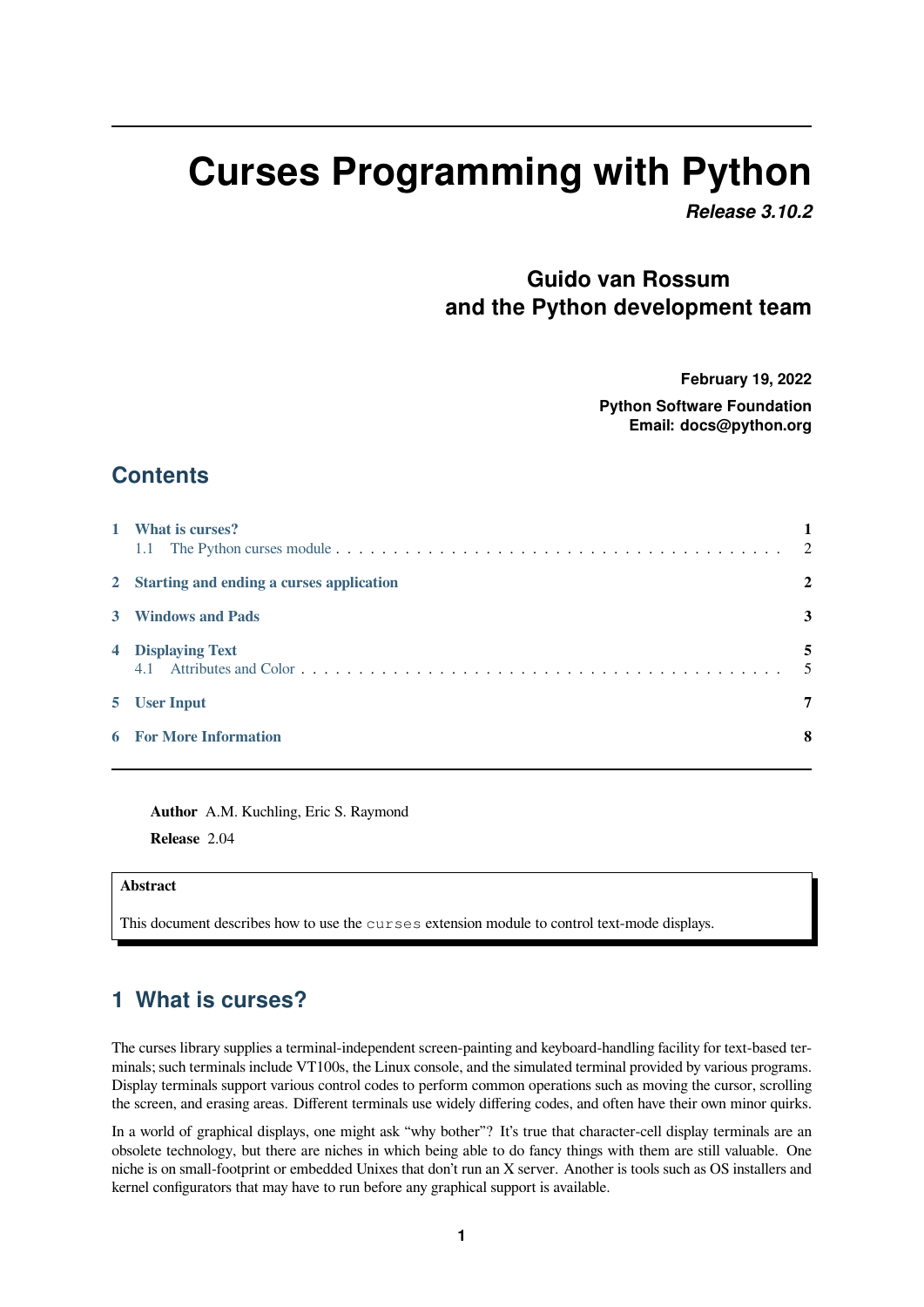The curses library provides fairly basic functionality, providing the programmer with an abstraction of a display containing multiple non-overlapping windows of text. The contents of a window can be changed in various ways adding text, erasing it, changing its appearance—and the curses library will figure out what control codes need to be sent to the terminal to produce the right output. curses doesn't provide many user-interface concepts such as buttons, checkboxes, or dialogs; if you need such features, consider a user interface library such as Urwid.

The curses library was originally written for BSD Unix; the later System V versions of Unix from AT&T added many enhancements and new functions. BSD curses is no longer maintained, having been replaced by ncurses, which is an open-source implementation of the AT&T interface. If you're using an open-source Unix such as Linux or FreeBSD, your system almost certainly uses ncurses. Since most current commercial Unix versions ar[e based](https://pypi.org/project/urwid/) on System V code, all the functions described here will probably be available. The older versions of curses carried by some proprietary Unixes may not support everything, though.

The Windows version of Python doesn't include the curses module. A ported version called UniCurses is available. You could also try the Console module written by Fredrik Lundh, which doesn't use the same API as curses but provides cursor-addressable text output and full support for mouse and keyboard input.

#### **1.1 The Pyth[on curses mod](http://effbot.org/zone/console-index.htm)ule**

<span id="page-1-0"></span>The Python module is a fairly simple wrapper over the C functions provided by curses; if you're already familiar with curses programming in C, it's really easy to transfer that knowledge to Python. The biggest difference is that the Python interface makes things simpler by merging different C functions such as  $addstr()$ , mvaddstr $()$ , and mvwaddstr() into a single  $addstr()$  method. You'll see this covered in more detail later.

This HOWTO is an introduction to writing text-mode programs with curses and Python. It doesn't attempt to be a complete guide to the curses API; for that, see the Python library guide's section on ncurses, and the C manual pages for ncurses. It will, however, give you the basic ideas.

#### **2 Starting and ending a curses application**

<span id="page-1-1"></span>Before doing anything, curses must be initialized. This is done by calling the initscr() function, which will determine the terminal type, send any required setup codes to the terminal, and create various internal data structures. If successful, initscr() returns a window object representing the entire screen; this is usually called stdscr after the name of the corresponding C variable.

```
import curses
stdscr = curses.initscr()
```
Usually curses applications turn off automatic echoing of keys to the screen, in order to be able to read keys and only display them under certain circumstances. This requires calling the noecho() function.

curses.noecho()

Applications will also commonly need to react to keys instantly, without requiring the Enter key to be pressed; this is called cbreak mode, as opposed to the usual buffered input mode.

curses.cbreak()

Terminals usually return special keys, such as the cursor keys or navigation keys such as Page Up and Home, as a multibyte escape sequence. While you could write your application to expect such sequences and process them accordingly, curses can do it for you, returning a special value such as curses.KEY\_LEFT. To get curses to do the job, you'll have to enable keypad mode.

stdscr.keypad(**True**)

Terminating a curses application is much easier than starting one. You'll need to call: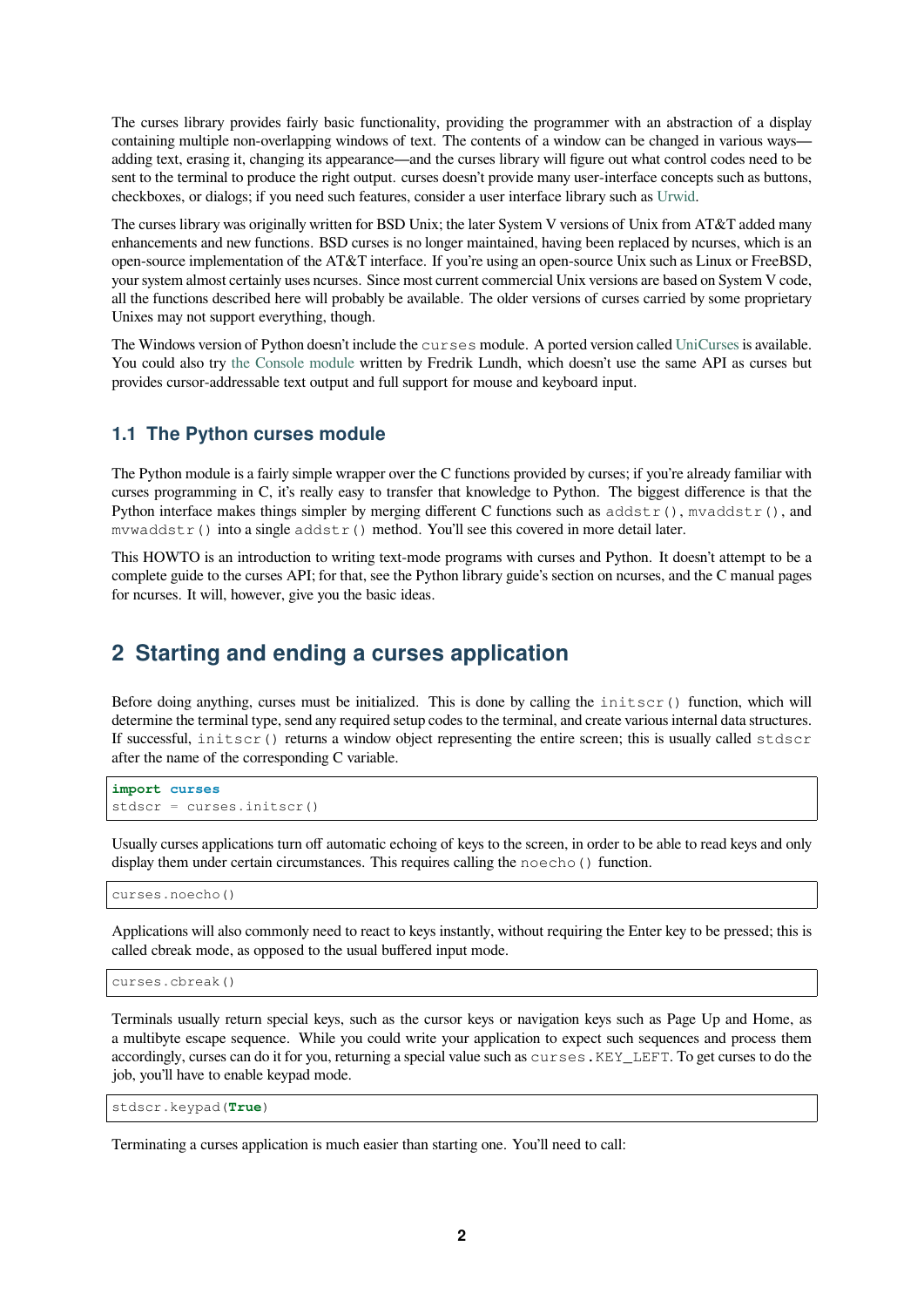```
curses.nocbreak()
stdscr.keypad(False)
curses.echo()
```
to reverse the curses-friendly terminal settings. Then call the endwin() function to restore the terminal to its original operating mode.

```
curses.endwin()
```
A common problem when debugging a curses application is to get your terminal messed up when the application dies without restoring the terminal to its previous state. In Python this commonly happens when your code is buggy and raises an uncaught exception. Keys are no longer echoed to the screen when you type them, for example, which makes using the shell difficult.

In Python you can avoid these complications and make debugging much easier by importing the curses. wrapper() function and using it like this:

```
from curses import wrapper
def main(stdscr):
    # Clear screen
    stdscr.clear()
    # This raises ZeroDivisionError when i == 10.
    for i in range(0, 11):
        v = i-10stdscr.addstr(i, 0, '10 divided by {} is {}'.format(v, 10/v))
    stdscr.refresh()
    stdscr.getkey()
wrapper(main)
```
The  $wrapper()$  function takes a callable object and does the initializations described above, also initializing colors if color support is present. wrapper() then runs your provided callable. Once the callable returns, wrapper() will restore the original state of the terminal. The callable is called inside a  $\text{try}...$ except that catches exceptions, restores the state of the terminal, and then re-raises the exception. Therefore your terminal won't be left in a funny state on exception and you'll be able to read the exception's message and traceback.

#### <span id="page-2-0"></span>**3 Windows and Pads**

Windows are the basic abstraction in curses. A window object represents a rectangular area of the screen, and supports methods to display text, erase it, allow the user to input strings, and so forth.

The stdscr object returned by the initscr() function is a window object that covers the entire screen. Many programs may need only this single window, but you might wish to divide the screen into smaller windows, in order to redraw or clear them separately. The newwin() function creates a new window of a given size, returning the new window object.

```
begin x = 20; begin y = 7height = 5; width = 40win = curses.newwin(height, width, begin_y, begin_x)
```
Note that the coordinate system used in curses is unusual. Coordinates are always passed in the order *y,x*, and the top-left corner of a window is coordinate (0,0). This breaks the normal convention for handling coordinates where the *x* coordinate comes first. This is an unfortunate difference from most other computer applications, but it's been part of curses since it was first written, and it's too late to change things now.

Your application can determine the size of the screen by using the curses. LINES and curses. COLS variables to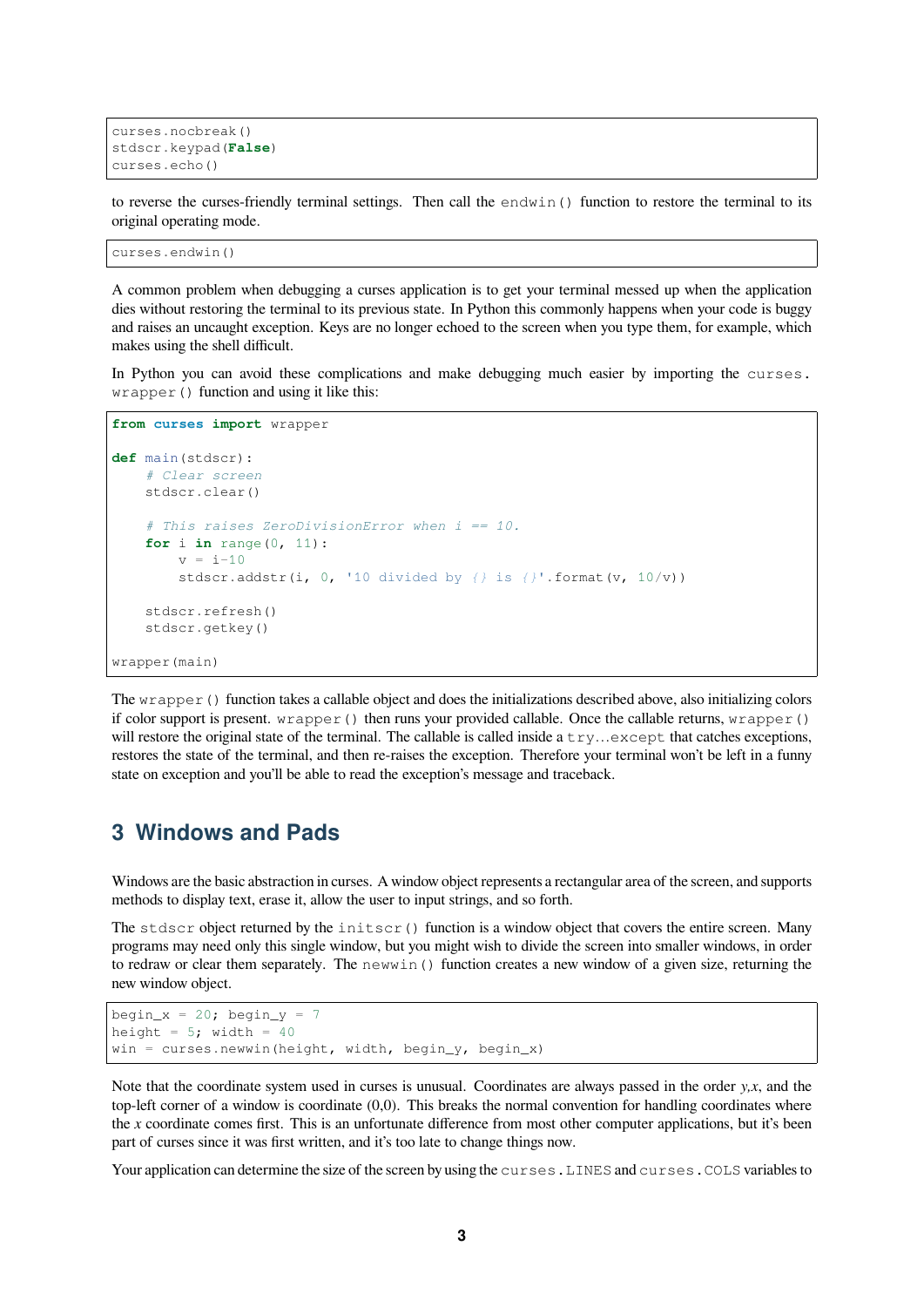obtain the *y* and *x* sizes. Legal coordinates will then extend from  $(0, 0)$  to  $(curses.LINES - 1, curveses.$  $COLS - 1$ .

When you call a method to display or erase text, the effect doesn't immediately show up on the display. Instead you must call the refresh() method of window objects to update the screen.

This is because curses was originally written with slow 300-baud terminal connections in mind; with these terminals, minimizing the time required to redraw the screen was very important. Instead curses accumulates changes to the screen and displays them in the most efficient manner when you call refresh(). For example, if your program displays some text in a window and then clears the window, there's no need to send the original text because they're never visible.

In practice, explicitly telling curses to redraw a window doesn't really complicate programming with curses much. Most programs go into a flurry of activity, and then pause waiting for a keypress or some other action on the part of the user. All you have to do is to be sure that the screen has been redrawn before pausing to wait for user input, by first calling stdscr.refresh() or the refresh() method of some other relevant window.

A pad is a special case of a window; it can be larger than the actual display screen, and only a portion of the pad displayed at a time. Creating a pad requires the pad's height and width, while refreshing a pad requires giving the coordinates of the on-screen area where a subsection of the pad will be displayed.

```
pad = curves.newpad(100, 100)# These loops fill the pad with letters; addch() is
# explained in the next section
for y in range(0, 99):
   for x in range(0, 99):
       pad.addch(y,x, ord('a') + (x*x+y*y) % 26)
# Displays a section of the pad in the middle of the screen.
# (0,0) : coordinate of upper-left corner of pad area to display.
# (5,5) : coordinate of upper-left corner of window area to be filled
# with pad content.
# (20, 75) : coordinate of lower-right corner of window area to be
# : filled with pad content.
pad.refresh( 0,0, 5,5, 20,75)
```
The refresh() call displays a section of the pad in the rectangle extending from coordinate  $(5.5)$  to coordinate  $(20,75)$  on the screen; the upper left corner of the displayed section is coordinate  $(0,0)$  on the pad. Beyond that difference, pads are exactly like ordinary windows and support the same methods.

If you have multiple windows and pads on screen there is a more efficient way to update the screen and prevent annoying screen flicker as each part of the screen gets updated. refresh() actually does two things:

- 1) Calls the noutrefresh() method of each window to update an underlying data structure representing the desired state of the screen.
- 2) Calls the function doupdate () function to change the physical screen to match the desired state recorded in the data structure.

Instead you can call noutrefresh() on a number of windows to update the data structure, and then call doupdate() to update the screen.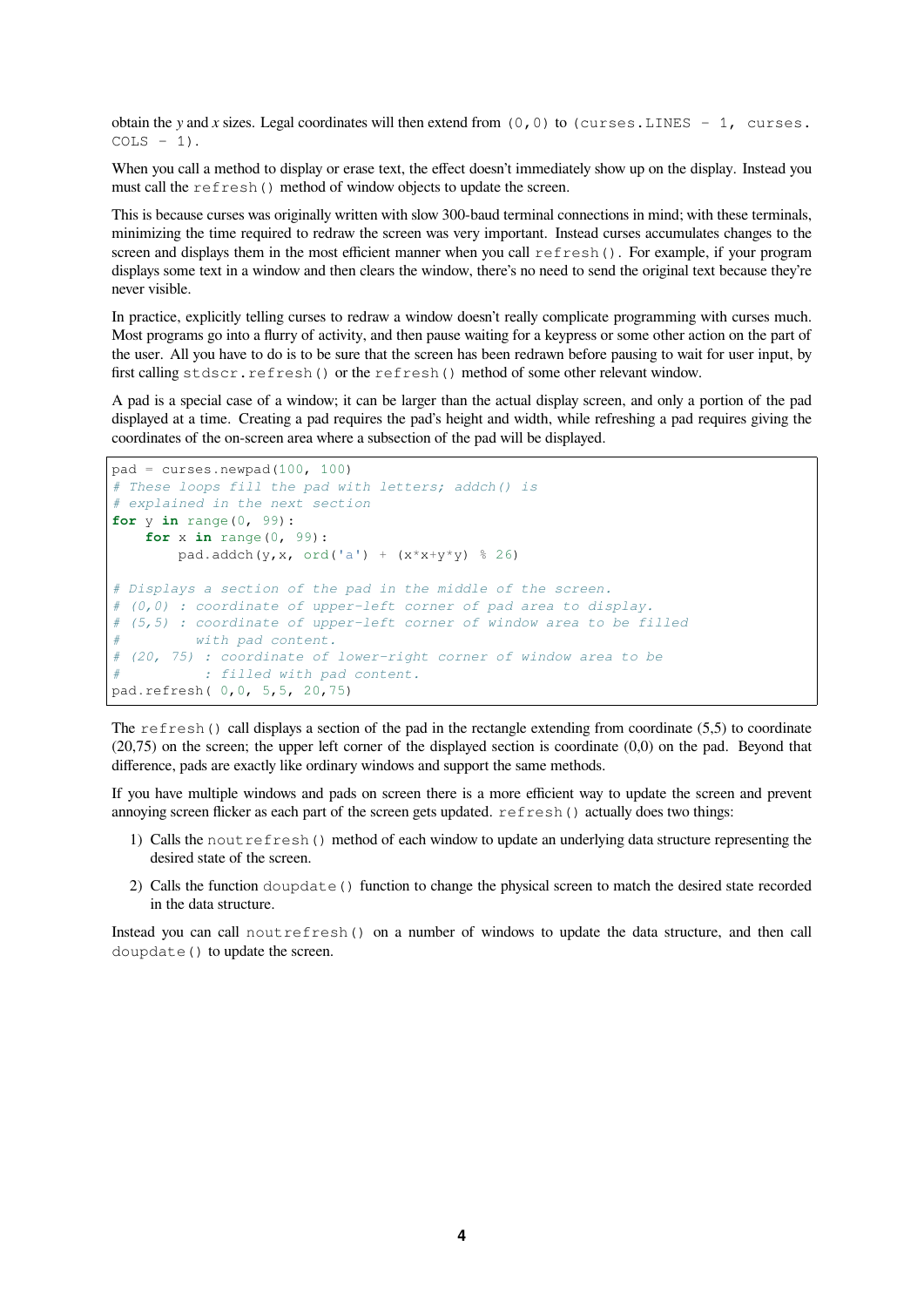## <span id="page-4-0"></span>**4 Displaying Text**

From a C programmer's point of view, curses may sometimes look like a twisty maze of functions, all subtly different. For example,  $addstr()$  displays a string at the current cursor location in the stdscr window, while mvaddstr() moves to a given y,x coordinate first before displaying the string. waddstr() is just like  $addstr()$ , but allows specifying a window to use instead of using stdscr by default. mvwaddstr() allows specifying both a window and a coordinate.

Fortunately the Python interface hides all these details.  $stdscr$  is a window object like any other, and methods such as  $addstr()$  accept multiple argument forms. Usually there are four different forms.

| Form                                   | Description                                                                                                          |
|----------------------------------------|----------------------------------------------------------------------------------------------------------------------|
| str or ch                              | Display the string <i>str</i> or character <i>ch</i> at the current position                                         |
| str or ch, attr                        | Display the string <i>str</i> or character <i>ch</i> , using attribute <i>attr</i> at the current position           |
| $y, x, str$ or $ch$                    | Move to position $y$ , x within the window, and display str or ch                                                    |
| $y, x, str$ or <i>ch</i> , <i>attr</i> | Move to position $y$ , <i>x</i> within the window, and display <i>str</i> or <i>ch</i> , using attribute <i>attr</i> |

Attributes allow displaying text in highlighted forms such as boldface, underline, reverse code, or in color. They'll be explained in more detail in the next subsection.

The  $addstr()$  method takes a Python string or bytestring as the value to be displayed. The contents of bytestrings are sent to the terminal as-is. Strings are encoded to bytes using the value of the window's encoding attribute; this defaults to the default system encoding as returned by locale.getpreferredencoding().

The addch() methods take a character, which can be either a string of length 1, a bytestring of length 1, or an integer.

Constants are provided for extension characters; these constants are integers greater than 255. For example, ACS\_PLMINUS is a +/- symbol, and ACS\_ULCORNER is the upper left corner of a box (handy for drawing borders). You can also use the appropriate Unicode character.

Windows remember where the cursor was left after the last operation, so if you leave out the *y,x* coordinates, the string or character will be displayed wherever the last operation left off. You can also move the cursor with the move  $(y, x)$  method. Because some terminals always display a flashing cursor, you may want to ensure that the cursor is positioned in some location where it won't be distracting; it can be confusing to have the cursor blinking at some apparently random location.

If your application doesn't need a blinking cursor at all, you can call curs\_set(False) to make it invisible. For compatibility with older curses versions, there's a leaveok (bool) function that's a synonym for curs set (). When *bool* is true, the curses library will attempt to suppress the flashing cursor, and you won't need to worry about leaving it in odd locations.

#### <span id="page-4-1"></span>**4.1 Attributes and Color**

Characters can be displayed in different ways. Status lines in a text-based application are commonly shown in reverse video, or a text viewer may need to highlight certain words. curses supports this by allowing you to specify an attribute for each cell on the screen.

An attribute is an integer, each bit representing a different attribute. You can try to display text with multiple attribute bits set, but curses doesn't guarantee that all the possible combinations are available, or that they're all visually distinct. That depends on the ability of the terminal being used, so it's safest to stick to the most commonly available attributes, listed here.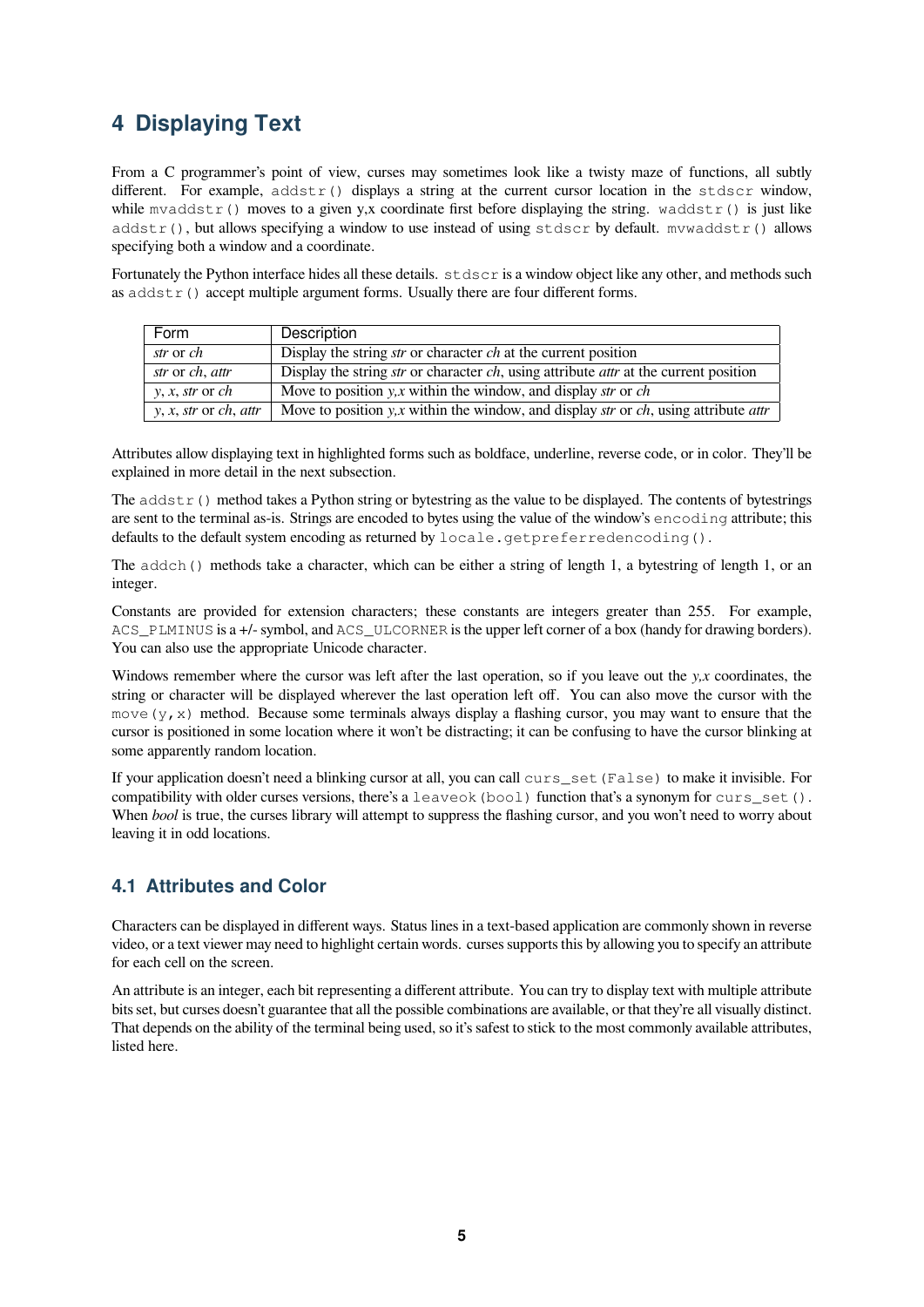| Attribute   | Description                          |
|-------------|--------------------------------------|
| A BLINK     | <b>Blinking</b> text                 |
| A BOLD      | Extra bright or bold text            |
| A DIM       | Half bright text                     |
| A REVERSE   | Reverse-video text                   |
| A STANDOUT  | The best highlighting mode available |
| A UNDERLINE | Underlined text                      |

So, to display a reverse-video status line on the top line of the screen, you could code:

```
stdscr.addstr(0, 0, "Current mode: Typing mode",
              curses.A_REVERSE)
stdscr.refresh()
```
The curses library also supports color on those terminals that provide it. The most common such terminal is probably the Linux console, followed by color xterms.

To use color, you must call the start\_color() function soon after calling initscr(), to initialize the default color set (the curses.wrapper() function does this automatically). Once that's done, the has\_colors() function returns TRUE if the terminal in use can actually display color. (Note: curses uses the American spelling 'color', instead of the Canadian/British spelling 'colour'. If you're used to the British spelling, you'll have to resign yourself to misspelling it for the sake of these functions.)

The curses library maintains a finite number of color pairs, containing a foreground (or text) color and a background color. You can get the attribute value corresponding to a color pair with the  $\text{color\_pair}()$  function; this can be bitwise-OR'ed with other attributes such as A\_REVERSE, but again, such combinations are not guaranteed to work on all terminals.

An example, which displays a line of text using color pair 1:

```
stdscr.addstr("Pretty text", curses.color_pair(1))
stdscr.refresh()
```
As I said before, a color pair consists of a foreground and background color. The init\_pair(n, f, b) function changes the definition of color pair *n*, to foreground color f and background color b. Color pair 0 is hard-wired to white on black, and cannot be changed.

Colors are numbered, and start\_color() initializes 8 basic colors when it activates color mode. They are: 0:black, 1:red, 2:green, 3:yellow, 4:blue, 5:magenta, 6:cyan, and 7:white. The curses module defines named constants for each of these colors: curses.COLOR\_BLACK, curses.COLOR\_RED, and so forth.

Let's put all this together. To change color 1 to red text on a white background, you would call:

curses.init\_pair(1, curses.COLOR\_RED, curses.COLOR\_WHITE)

When you change a color pair, any text already displayed using that color pair will change to the new colors. You can also display new text in this color with:

stdscr.addstr(0,0, "RED ALERT!", curses.color\_pair(1))

Very fancy terminals can change the definitions of the actual colors to a given RGB value. This lets you change color 1, which is usually red, to purple or blue or any other color you like. Unfortunately, the Linux console doesn't support this, so I'm unable to try it out, and can't provide any examples. You can check if your terminal can do this by calling can change  $\text{color}(t)$ , which returns True if the capability is there. If you're lucky enough to have such a talented terminal, consult your system's man pages for more information.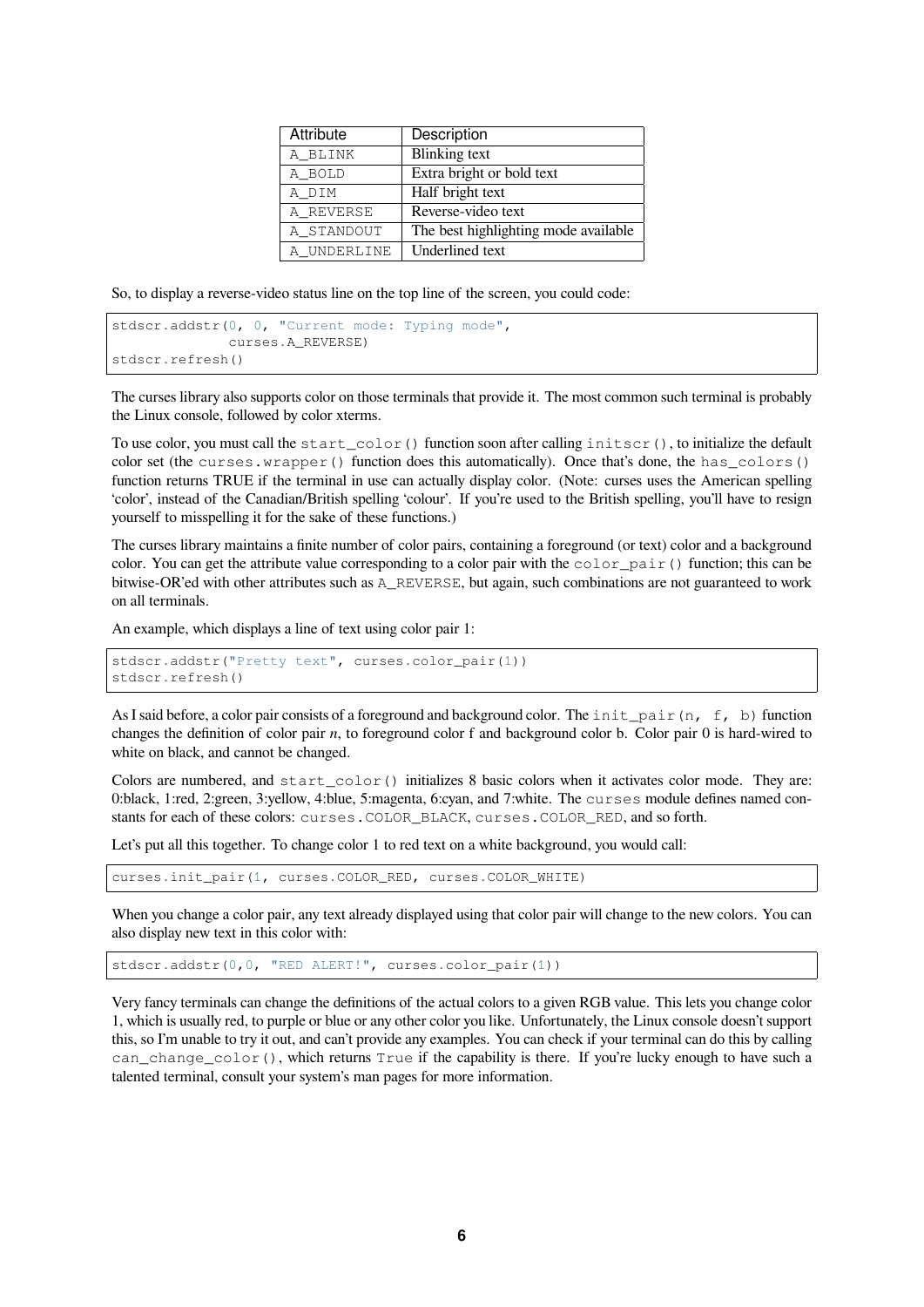## **5 User Input**

The C curses library offers only very simple input mechanisms. Python's curses module adds a basic text-input widget. (Other libraries such as Urwid have more extensive collections of widgets.)

There are two methods for getting input from a window:

- getch() refreshes the screen and then waits for the user to hit a key, displaying the key if  $\epsilon$ cho() has been called earlier. You can o[ptionally](https://pypi.org/project/urwid/) specify a coordinate to which the cursor should be moved before pausing.
- getkey() does the same thing but converts the integer to a string. Individual characters are returned as 1-character strings, and special keys such as function keys return longer strings containing a key name such as KEY UP or ^G.

It's possible to not wait for the user using the nodelay() window method. After nodelay(True), getch() and  $q$ etkey() for the window become non-blocking. To signal that no input is ready,  $q$ etch() returns curses. ERR (a value of -1) and  $q$ etkey() raises an exception. There's also a halfdelay() function, which can be used to (in effect) set a timer on each getch(); if no input becomes available within a specified delay (measured in tenths of a second), curses raises an exception.

The getch() method returns an integer; if it's between 0 and 255, it represents the ASCII code of the key pressed. Values greater than 255 are special keys such as Page Up, Home, or the cursor keys. You can compare the value returned to constants such as curses.KEY\_PPAGE, curses.KEY\_HOME, or curses.KEY\_LEFT. The main loop of your program may look something like this:

```
while True:
   c = stdscr.getch()
   if c == ord('p'):
       PrintDocument()
   elif c == ord('q'):
       break # Exit the while loop
   elif c == curses.KEY_HOME:
       x = y = 0
```
The curses.ascii module supplies ASCII class membership functions that take either integer or 1-character string arguments; these may be useful in writing more readable tests for such loops. It also supplies conversion functions that take either integer or 1-character-string arguments and return the same type. For example, curses. ascii.ctrl() returns the control character corresponding to its argument.

There's also a method to retrieve an entire string,  $q$ etstr(). It isn't used very often, because its functionality is quite limited; the only editing keys available are the backspace key and the Enter key, which terminates the string. It can optionally be limited to a fixed number of characters.

```
curses.echo() # Enable echoing of characters
# Get a 15-character string, with the cursor on the top line
s = stdscr.getstr(0, 0, 15)
```
The curses.textpad module supplies a text box that supports an Emacs-like set of keybindings. Various methods of the Textbox class support editing with input validation and gathering the edit results either with or without trailing spaces. Here's an example:

```
import curses
from curses.textpad import Textbox, rectangle
def main(stdscr):
    stdscr.addstr(0, 0, "Enter IM message: (hit Ctrl-G to send)")
    editwin = curses.newwin(5, 30, 2, 1)
    rectangle(stdscr, 1,0, 1+5+1, 1+30+1)
    stdscr.refresh()
```
(continues on next page)